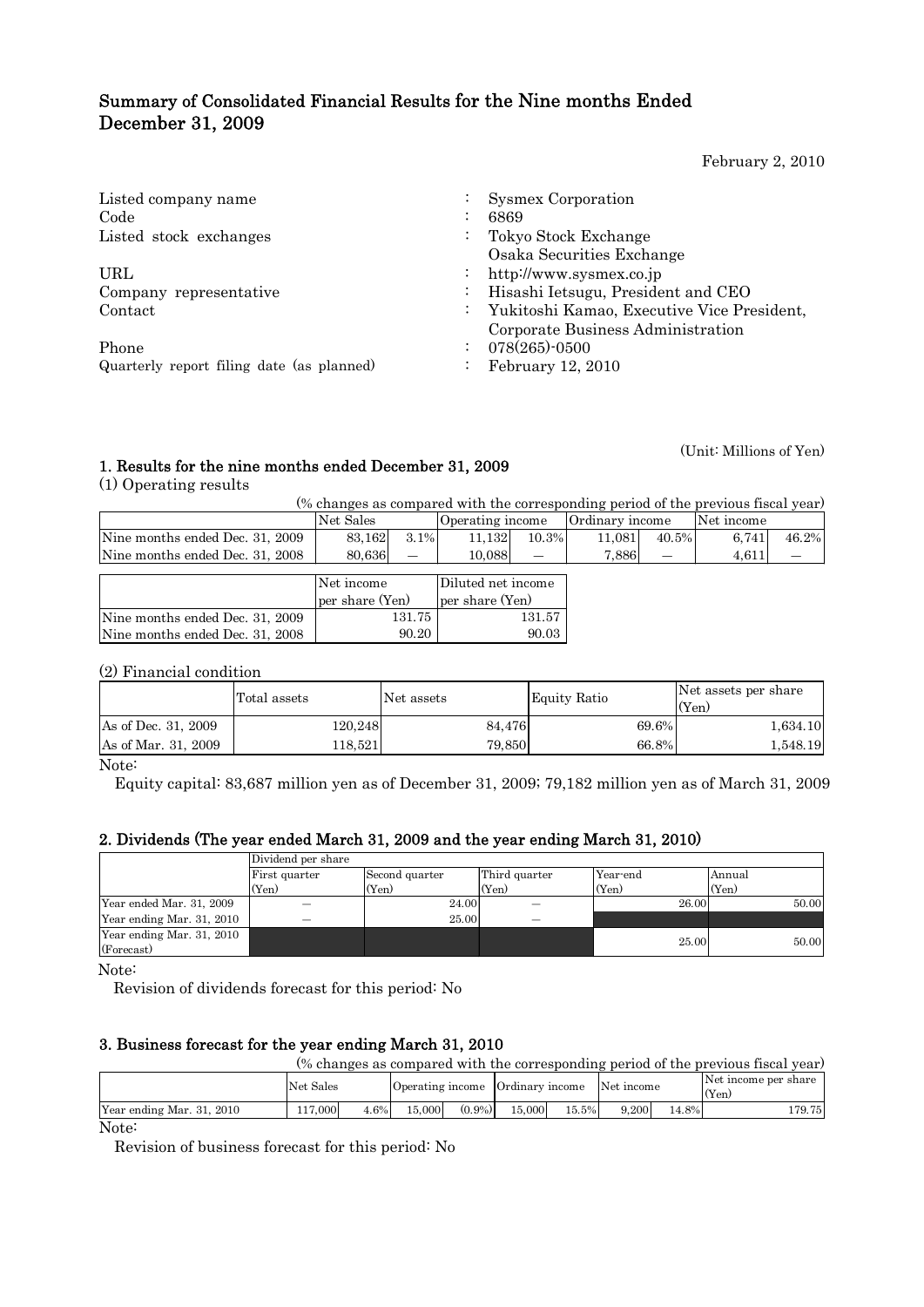## 4. Other information

- (1) Changes in significant subsidiaries: No
- (2) Application of simplified accounting method and special accounting policy for quarterly financial reporting: Yes
- (3) Changes in accounting procedures
	- 1) Changes based on revisions of accounting standard: Yes
	- 2) Other changes: No
- (4) Number of shares outstanding (Ordinary shares)
	- 1) Number of shares outstanding at the end of each fiscal period (including treasury stock): 51,312,208 shares as of Dec. 31, 2009; 51,243,508 shares as of Mar. 31, 2009
	- 2) Number of treasury stock at the end of each fiscal period:
	- 99,035 shares as of Dec. 31, 2009; 97,981 shares as of Mar. 31, 2009
	- 3) Average number of outstanding stock for each period (cumulative): 51,172,229 shares nine months ended Dec. 31, 2009; 51,127,848 shares nine months ended Dec. 31, 2008

## ※ Note

The above estimates are based on information available to the company on the date of the report's announcement. Due to unforeseen circumstances, however, actual results may differ from such estimates.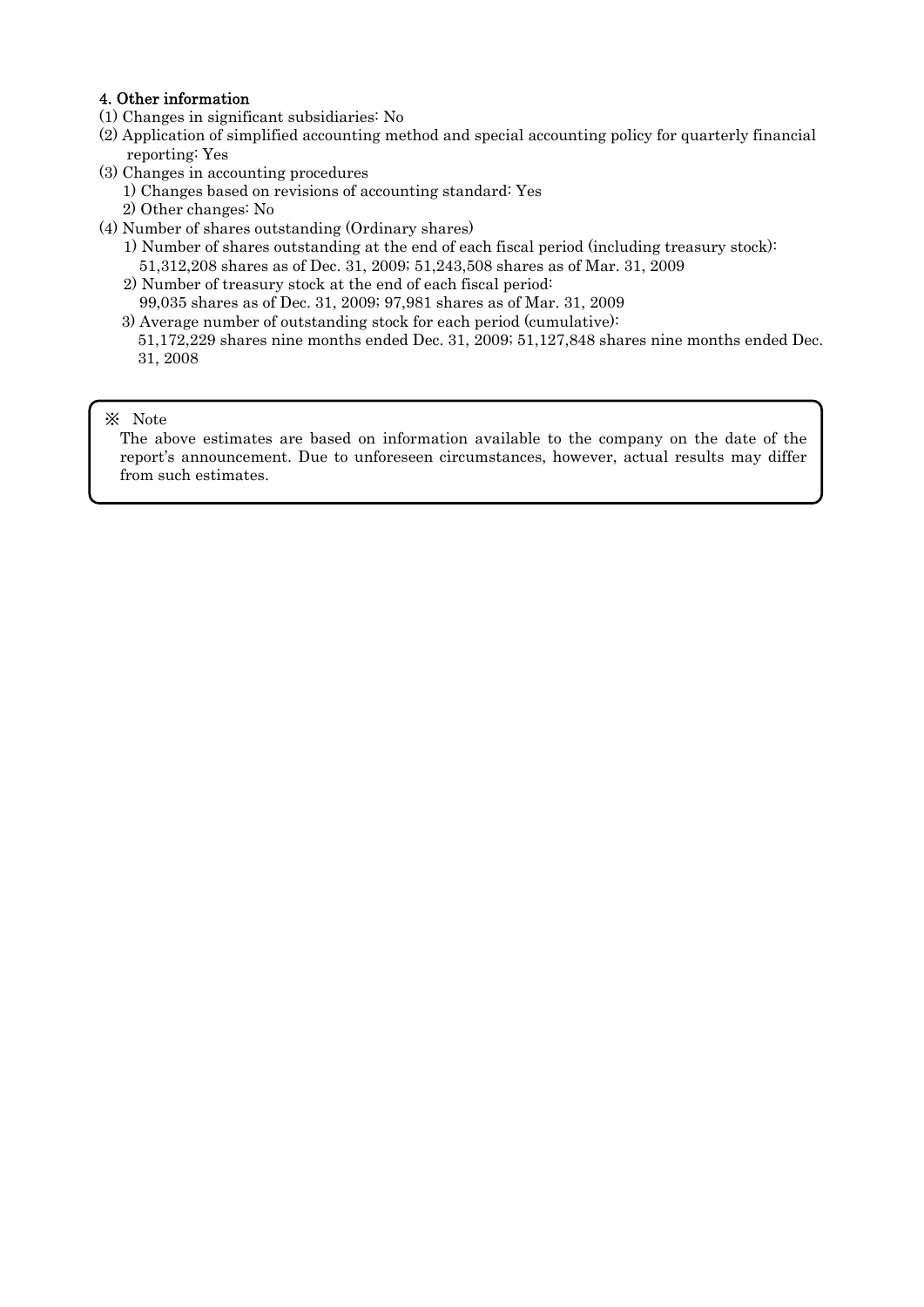#### 【Financial performance】

#### 1. Performance analysis

During the first nine months of the fiscal year ending March 31, 2010 (April 1 to December 31, 2009), while job opportunities remained scarce, the Japanese economy began to show a trend toward recovery in its business results thanks to the economic stimulus measures taken by the governments of the world's nations in response to the economic crisis that has lingered since the year before last. The U.S. and European economies witnessed a deteriorating labor market, but business sentiments are improving as the economic stimulus has filtered down to consumer spending and exports have picked up. The Chinese economy has already been on the recovery track, primarily owing to economic stimulus measures including public works and monetary relaxation, thus assuming greater prominence as a locomotive force in the global economy.

On the healthcare front, in Japan, the management of medical institutions is still experiencing difficulties. The Japanese financial conditions are deteriorating, mergers and closures of hospitals and/or their departments still remain possible, and the supplementary budget to provide financial assistance for the restoration of community medicine has been partially frozen. Under the new government, however, it is expected that the conventional policy to reduce healthcare costs will be changed and the new government has announced its intention to reconstruct community medicine and systems for providing various healthcare services, including emergency medical services, obstetrics, and pediatrics departments. In advanced countries in Europe and North America, efforts are being made to reduce healthcare costs and reform medical systems. In the U.S., both houses have passed bills on a medical system designed to provide health insurance coverage to all citizens, and efforts are underway to work out a unified bill. In China, medical system reform is being conducted with the aim of building infrastructures that provide uniform medical services in cities and farming villages throughout the country.

Under these circumstances, in Japan we expanded the range of our diagnostic reagents for HISCL-2000i, our fully automated immunoassay analyzer, thereby reinforcing our business strength in the immunochemistry market. In anticipation of the rapid growth in demand for influenza detection kits following the seasonal outbreak, we ramped up our production capacity by automating production lines.

Overseas,we acquired two local sales subsidiaries responsible for businesses in the Netherlands, Belgium, and Luxemburg. They have become our wholly owned subsidiaries, enabling us to further strengthen our sales activities through the direct provision of solutions to various challenges confronting medical institutions. In Germany, the single largest market in the region, we signed a share transfer agreement with the HITADO Group in November 2009, and made it our wholly owned subsidiary in January 2010, Boasting a broad customer base that covers specialized clinics and physicians as well as large hospitals, HITADO focuses on products for rapid tests such as glucose monitoring, all being conducted "near-patient." Accordingly, this January we commenced new initiatives in the POCT market through their sales system and network by making use of telemarketing and other approaches.

In the Japanese market, the market environment remained difficult. However, continued efforts to advance the provision of solutions led to growth in reagent sales as the number of installations of hematology and other analyzers increased. Furthermore, due to the spread of the new influenza virus, sales of our influenza detection kit POCTEM increased. As a result, we posted net sales of 25,392 million yen (up 4.8% from the same period of the previous fiscal year).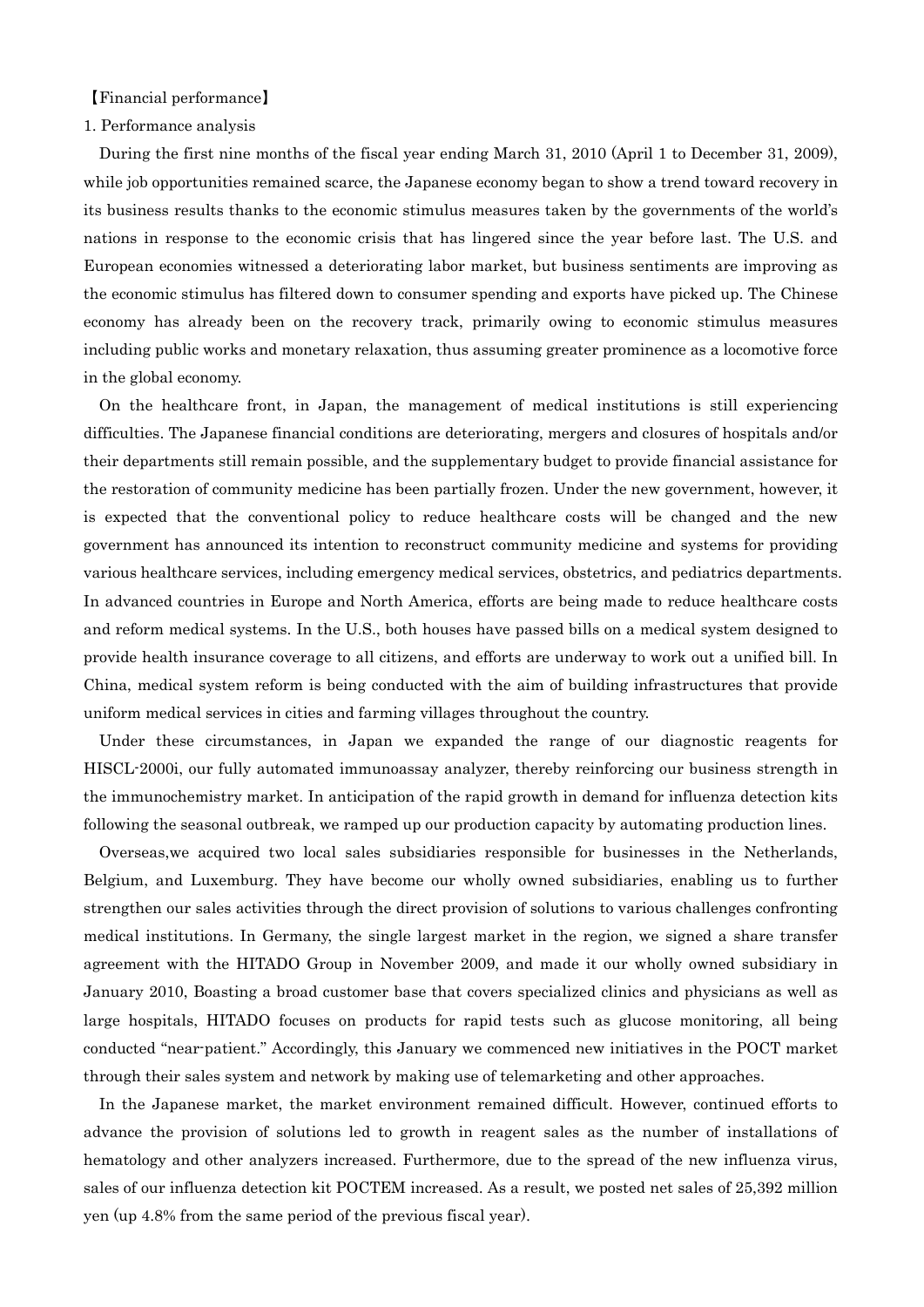In overseas markets, we promoted the development of direct sales and support structures and proceeded to provide solutions. As a result, sales generally remained favorable on a local currency basis due to boosted sales of diagnostic reagents. Accordingly, despite the erosion of revenues due to the appreciation of the yen against key currencies, the Group's overseas sales were 57,769 million yen (up 2.4% from the same period of the previous fiscal year). Meanwhile, the overseas sales ratio was 69.5% (down 0.5 percentage points from the same period of the previous fiscal year).

Our consolidated performance for this fiscal period exhibited net sales of 83,162 million yen (up 3.1% from the same period of the previous fiscal year), operating income of 11,132 million yen (up 10.3%), ordinary income of 11,081 million yen (up 40.5%), and net income of 6,741 million yen (up 46.2%).

\*POCT: Point of care testing. Testing that may be performed rapidly, easily, and accurately anywhere, such as the patient's bedside or practitioners' offices, and in emergency situations.

### Performance by geographical segment

#### (1) Japan

In the hematology field, which is our main business domain, sales of diagnostic reagents increased, and due to the spread of the new influenza virus, sales of our influenza detection kit POCTEM also increased. We thus posted net sales of 26,650 million yen (up 4.2% from the same period of the previous fiscal year).

We posted an operating income of 2,228 million yen (down 44.9% from the same period of the previous fiscal year), due to a large decline in exports to group companies owning to the appreciation of the yen.

### (2) Americas

In the U.S., because of our focus on the expansion of direct sales territories and support networks, along with the spread of our solutions which meet customer demands, our sales grew on a local currency basis. However, due to a sales decrease by economic recession in Latin America and the negative impact caused by the appreciation of the yen, we posted net sales of 16,590 million yen (down 4.6% from the same period of the previous fiscal year) in the Americas as a whole.

Operating income was 1,875 million yen (up 66.4% from the same period of the previous fiscal year), due to cost reductions.

#### (3) Europe

The change to the direct sales and support structure through the acquisition of sales subsidiaries helped to increase sales in the Netherlands, Belgium, and Luxemburg. We also achieved sales expansion in the Middle East, France, and United Kingdom. Accordingly, the hematology business fared particularly well on a local currency basis. Despite the negative impact caused by the appreciation of the yen, we posted net sales of 26,927 million yen (up 0.6% from the same period of the previous fiscal year).

Operating income was 3,873 million yen (up 2.8% from the same period of the previous fiscal year) due to sales growth.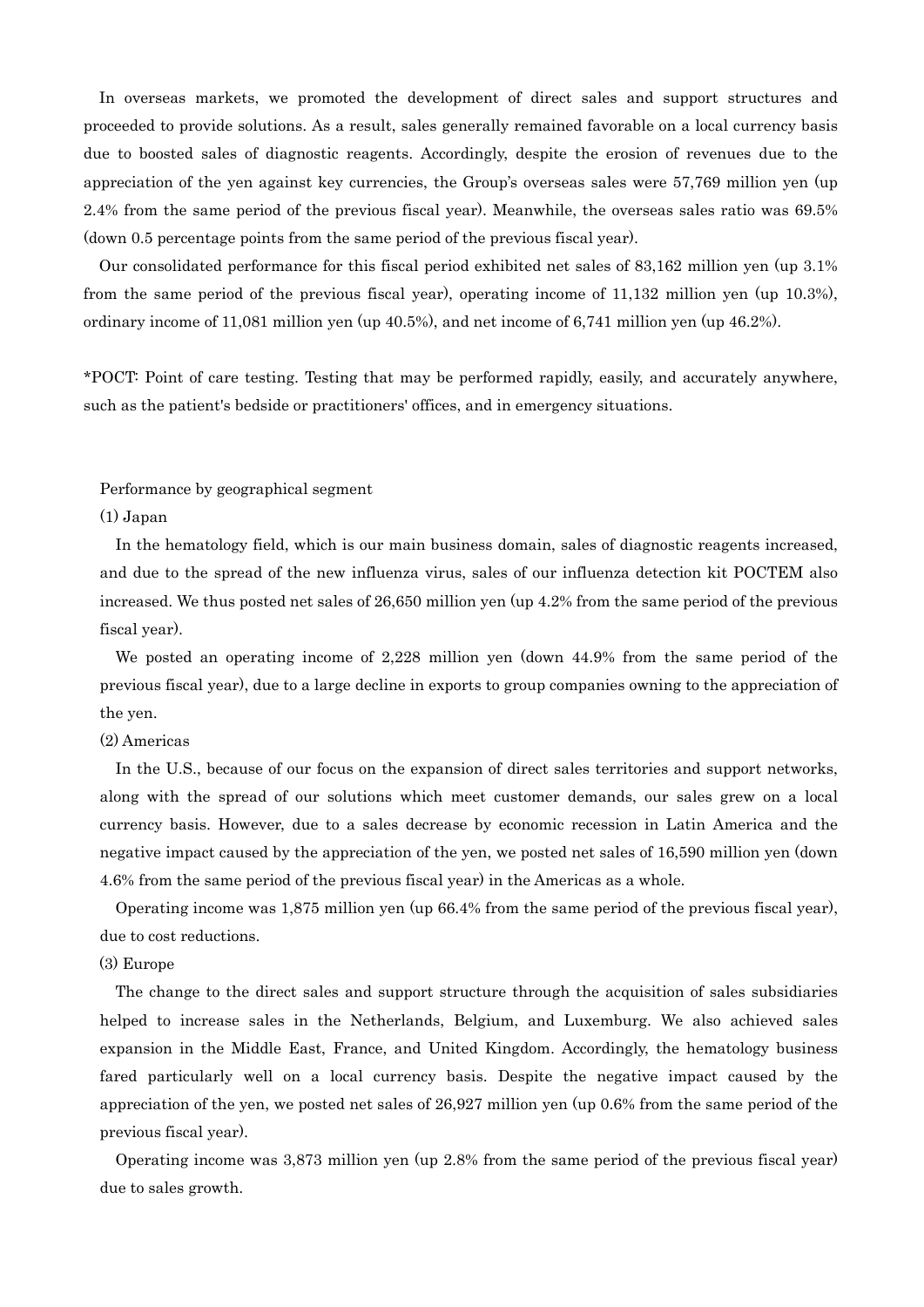## (4) China

Despite the negative impact caused by the appreciation of the yen, we recorded net sales of 8,719 million yen (up 27.7% from the same period of the previous fiscal year) thanks to a substantial increase in sales of high-end hematology analyzer models and diagnostic reagents.

Operating income was 2,163 million yen (up 159.0% from the same period of the previous fiscal year), due to cost reductions and the decrease in selling, general and administrative expenses, in addition to sales growth.

#### (5) Asia Pacific

Business continued to fare well in Southeast Asia and other markets, with sales of diagnostic reagents substantially increasing on a local currency basis. Accordingly, we recorded net sales of 4,274 million yen (up 4.7% from the same period of the previous fiscal year), with the appreciation of the yen having had a negative impact.

Operating income was 747 million yen (up 45.9% from the same period of the previous fiscal year), due to cost reductions, in addition to sales growth.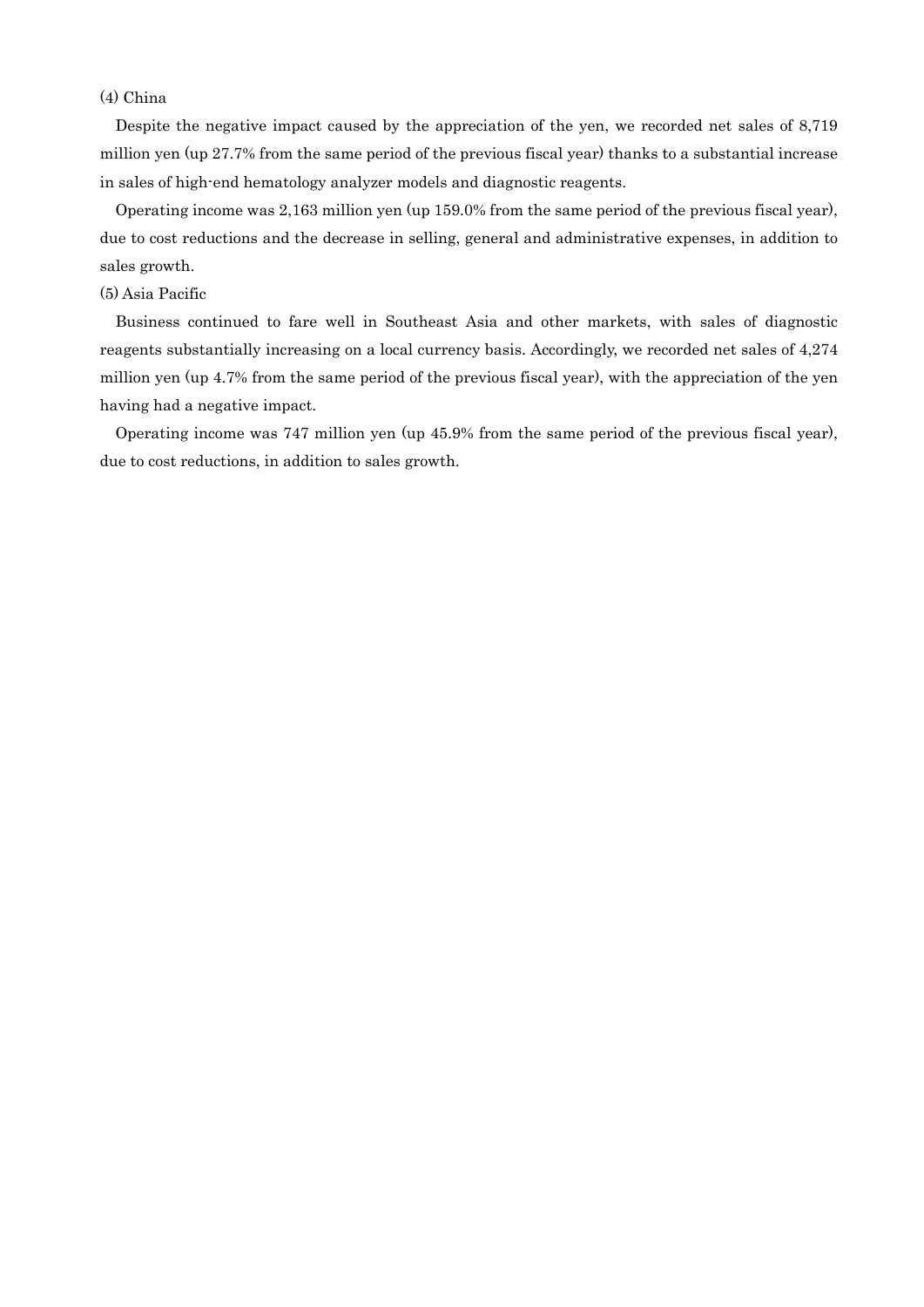#### 2, Balance sheet and cash flow

#### (1) Total assets, total liabilities, and equity

Total assets increased by 1,726 million yen to 120,248 million yen from the end of the previous fiscal year, mainly due to a 3,261 million yen increase in current assets as cash and deposits and merchandise and finished goods increased while notes and accounts receivable-trade decreased.

Liabilities decreased by 2,898 million yen to 35,771 million yen, partly due to a decrease in notes and accounts payable-trade and short-term loans payable.

Total net assets increased by 4,625 million yen to 84,476 million yen from the end of the previous fiscal year, primarily due to a 4,132 million yen increase in retained earnings.

The equity ratio was 69.6%, an increase of 2.8 percentage points from 66.8% at the end of the previous fiscal year.

## (2) Cash flows

The balance of cash and cash equivalents (hereinafter, "Cash") at the end of this fiscal period increased by 3,785 million yen compared with that at the end of the previous fiscal year to 13,195 million yen.

The following are major cash flow movements by business activity and related factors.

#### (Operating cash flow)

Cash flow from operating activities was 13,560 million yen, an increase of 6,098 million yen from the same period of the previous fiscal year, mainly due to income before income taxes of 10,627 million yen (3,296 million yen more than the figure for the same period of the previous fiscal year), a 4,203 million yen decrease in notes and accounts receivable-trade (2,797 million yen more than the figure for the same period of the previous fiscal year), a 2,033 million yen decrease in notes and accounts payable-trade (a 2,384 million yen increase for the same period of the previous fiscal year), and income taxes paid of 2,830 million yen (2,215 million yen less than the figure for the same period of the previous fiscal year). (Investing cash flow)

Cash outflow as a result of investing activities was 4,177 million yen, a decrease of 5,457 million yen from the same period of the previous fiscal year, mainly due to a decrease of 5,191 million yen to 2,786 million yen in purchase of property, plant and equipment.

### (Financing cash flow)

Cash outflow as a result of financing activities was 5,422 million yen (6,310 million yen gained for the same period of the previous fiscal year). This was mainly due to a net decrease in short-term loans payable of 1,726 million yen (a net increase of 10,725 million yen for the same period of the previous fiscal year).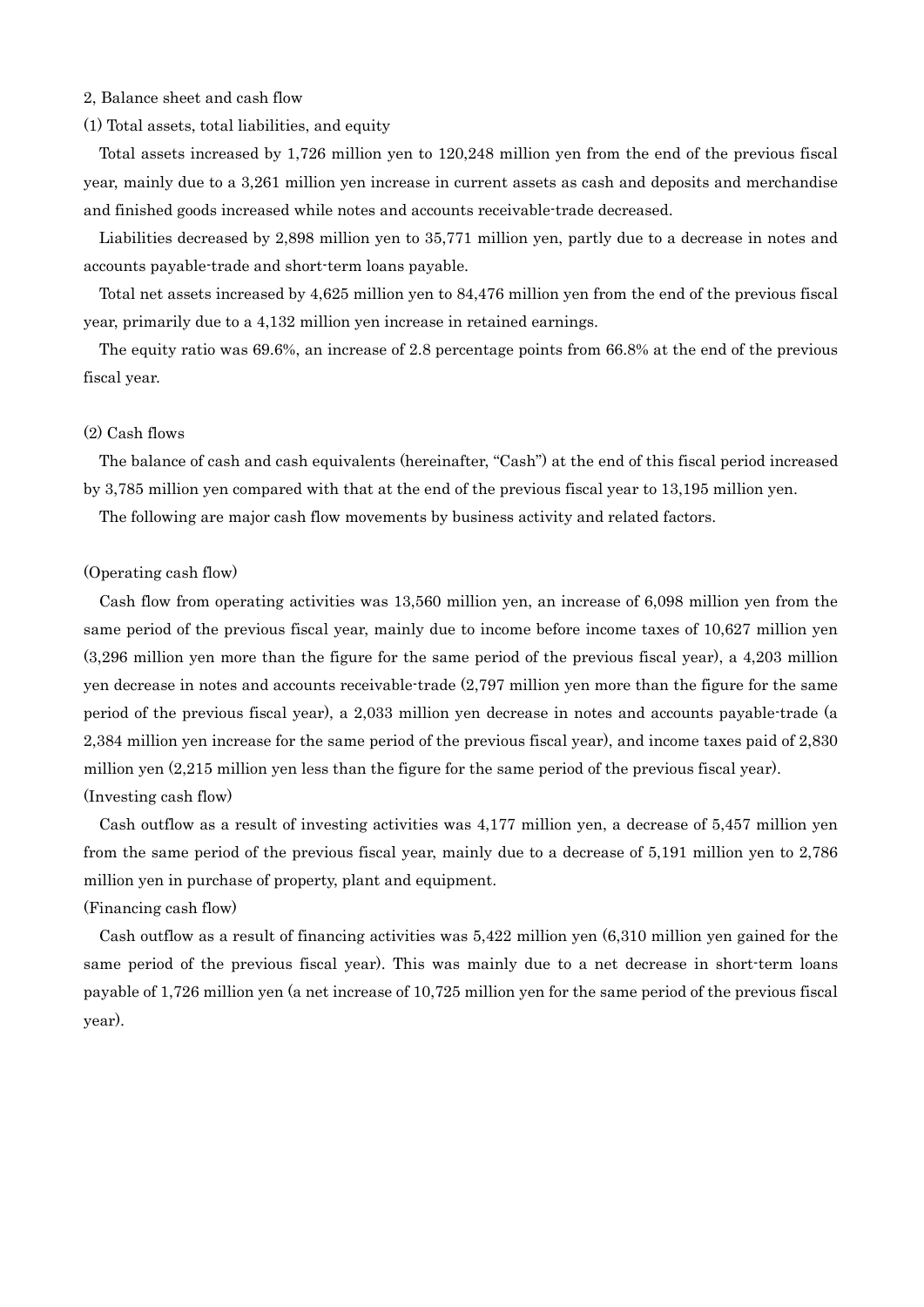### 3. Consolidated financial forecast

During this fiscal quarter, we experienced both sales and profit increases in comparison with the same quarter of the previous fiscal year. Since we expect our performance during the remaining fiscal year to be in line with our original guidelines, we will maintain our full-year financial forecasts, which were released on November 5, 2009.

The forecasts above were made based on information currently available on the day of this release. Actual results may therefore differ materially from those described above due to various unforeseen factors and possible events in the future.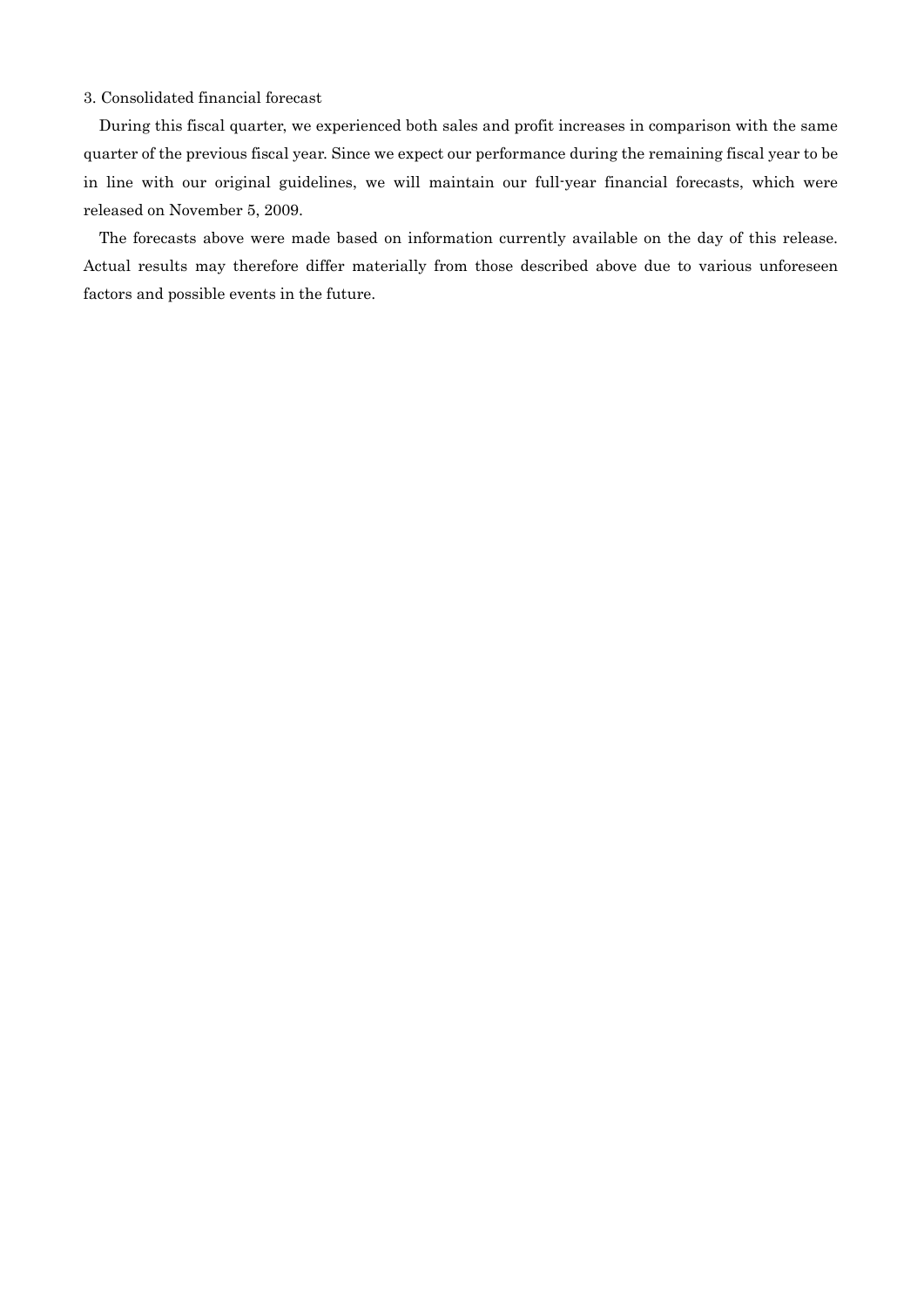# Consolidated Balance Sheets

|                                                       |                     | (Unit: Millions of Yen) |
|-------------------------------------------------------|---------------------|-------------------------|
|                                                       | As of Dec. 31, 2009 | As of Mar. 31, 2009     |
| Items                                                 | Amount              | Amount                  |
| (Assets)                                              |                     |                         |
| I Current assets                                      |                     |                         |
| Cash and deposits                                     | 13,203              | 9,458                   |
| Notes and accounts receivable-trade                   | 29,289              | 32,101                  |
| Short-term investment securities                      | 133                 | 104                     |
| Merchandise and finished goods                        | 15,309              | 13,331                  |
| Work in process                                       | 1,421               | 1,252                   |
| Raw materials and supplies                            | 3,640               | 3,757                   |
| Others                                                | 8,309               | 8,146                   |
| Allowance for doubtful accounts                       | (424)               | (530)                   |
| Total current assets                                  | 70,883              | 67,622                  |
| II Noncurrent assets                                  |                     |                         |
| Property, plant and equipment                         |                     |                         |
| Buildings and structures, net                         | 15,938              | 16,476                  |
| Others                                                | 19,948              |                         |
| Total Property, plant and equipment                   |                     | 20,135                  |
| Intangible assets                                     | 35,886              | 36,612                  |
| Goodwill                                              |                     |                         |
| Others                                                | 1,490               | 1,097                   |
|                                                       | 4,555               | 4,174                   |
| <b>Total Intangible assets</b>                        | 6,046               | 5,272                   |
| Total Investments and other assets                    | 7,431               | 9,014                   |
| <b>Total Noncurrent assets</b>                        | 49,365              | 50,899                  |
| Total assets                                          | 120,248             | 118,521                 |
| (Liabilities)                                         |                     |                         |
| I Current liabilities                                 |                     |                         |
| Notes and accounts payable-trade                      | 10,265              | 11,075                  |
| Short-term loans payable                              | 4,426               | 6,149                   |
| Income taxes payable                                  | 1,702               | 948                     |
| Provision for bonuses                                 | 1,601               | 2,506                   |
| Provision for directors' bonuses                      | 109                 | 140                     |
| Provision for product warranties                      | 122                 | 150                     |
| Others                                                | 13,007              | 12,473                  |
| Total current liabilities                             | 31,235              | 33,444                  |
| II Noncurrent liabilities                             |                     |                         |
| Long-term loans payable                               | 3                   | 5                       |
| Provision for retirement benefits                     | 679                 | 224                     |
| Provision for directors' retirement benefits          | 160                 | 196                     |
| Others                                                | 3,693               | 4,799                   |
| <b>Total Noncurrent liabilities</b>                   | 4,535               | 5,226                   |
| <b>Total liabilities</b>                              | 35,771              | 38,670                  |
| (Net assets)                                          |                     |                         |
| I Shareholders' equity                                |                     |                         |
| Capital stock                                         | 8,751               | 8,685                   |
| Capital surplus                                       | 13,690              | 13,623                  |
| Retained earnings                                     | 63,253              | 59,120                  |
| Treasury stock                                        | (200)               | (196)                   |
| Total shareholders' equity                            | 85,494              | 81,233                  |
| II Valuation and translation adjustments              |                     |                         |
| Valuation difference on available-for-sale securities | 265                 | (44)                    |
| Deferred gains or losses on hedges                    | (8)                 |                         |
| Foreign currency translation adjustment               | (2,063)             | (2,006)                 |
| Total valuation and translation adjustments           | (1,806)             | (2,050)                 |
| III Subscription rights to shares                     | 685                 | 577                     |
| <b>IV Minority interests</b>                          | 103                 | 89                      |
| Total net assets                                      | 84,476              | 79,850                  |
| Total liabilities and net assets                      | 120,248             | 118,521                 |

(Note) fractions of one million yen are rounded off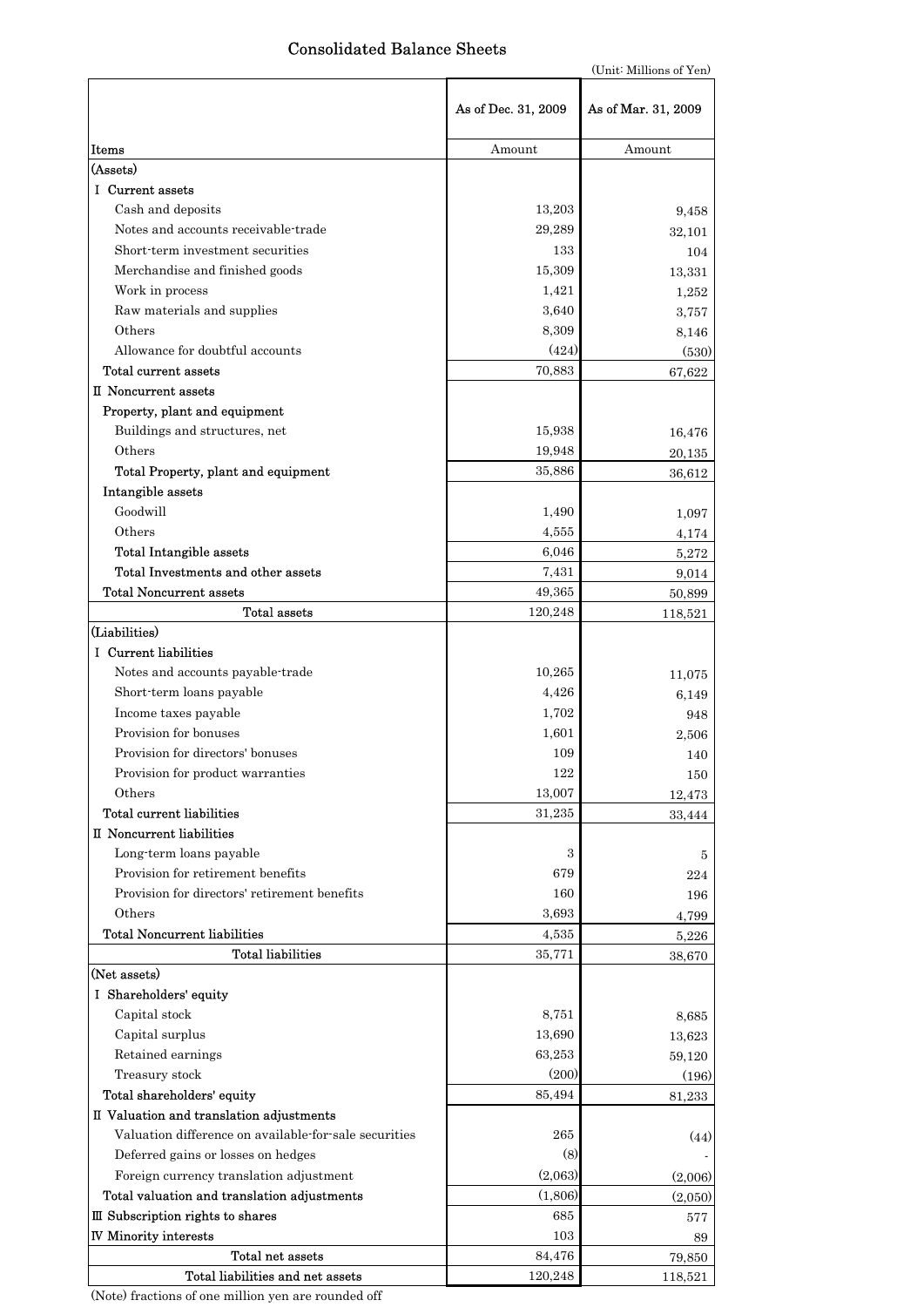# Consolidated Statements of Income

|                                                   |                                    | (Unit: Millions of Yen)            |
|---------------------------------------------------|------------------------------------|------------------------------------|
|                                                   | Nine months ended<br>Dec. 31, 2008 | Nine months ended<br>Dec. 31, 2009 |
| Items                                             | Amount                             | Amount                             |
| I Net sales                                       | 80,636                             | 83,162                             |
| II Cost of sales                                  | 27,783                             | 29,514                             |
| Gross profit                                      | 52,853                             | 53,648                             |
| III Selling, general and administrative expenses  | 42,764                             | 42,515                             |
| Operating income                                  | 10,088                             | 11,132                             |
| IV Non-operating income                           |                                    |                                    |
| Interest income                                   | 109                                | 80                                 |
| Dividends income                                  | 47                                 | 46                                 |
| Income from investment real estate                | 288                                | 288                                |
| Others                                            | 305                                | 229                                |
| Total non-operating income                        | 751                                | 645                                |
| V Non-operating expenses                          |                                    |                                    |
| Interest expenses                                 | 318                                | 186                                |
| Equity in losses of affiliates                    | 30                                 | 45                                 |
| Maintenance cost of investment real estate        | 120                                | 121                                |
| Foreign exchange losses                           | 2,420                              | 266                                |
| Others                                            | 63                                 | 75                                 |
| Total non-operating expenses                      | 2,953                              | 696                                |
| Ordinary income                                   | 7,886                              | 11,081                             |
| VI Extraordinary profits                          |                                    |                                    |
| Gain on sales of noncurrent assets                | 133                                | 48                                 |
| Reversal of allowance for doubtful accounts       | 23                                 | 9                                  |
| Others                                            |                                    | 4                                  |
| Total extraordinary profits                       | 156                                | 61                                 |
| <b>VII Extraordinary loss</b>                     |                                    |                                    |
| Loss on valuation of investment securities        | 15                                 | 436                                |
| Loss on sales and retirement of noncurrent assets | 354                                | 77                                 |
| Loss on valuation of inventories                  | 341                                |                                    |
| Others                                            | $\boldsymbol{0}$                   | 0                                  |
| Total extraordinary loss                          | 712                                | 514                                |
| Income before income taxes and minority interest  | 7,330                              | 10,627                             |
| Income taxes-current                              | 3,522                              | 3,860                              |
| Income taxes-deferred                             | (800)                              | 12                                 |
| Total income taxes                                | 2,722                              | 3,873                              |
| Minority interest                                 | (2)                                | 12                                 |
| Net income                                        | 4,611                              | 6,741                              |

(Note) fractions of one million yen are rounded off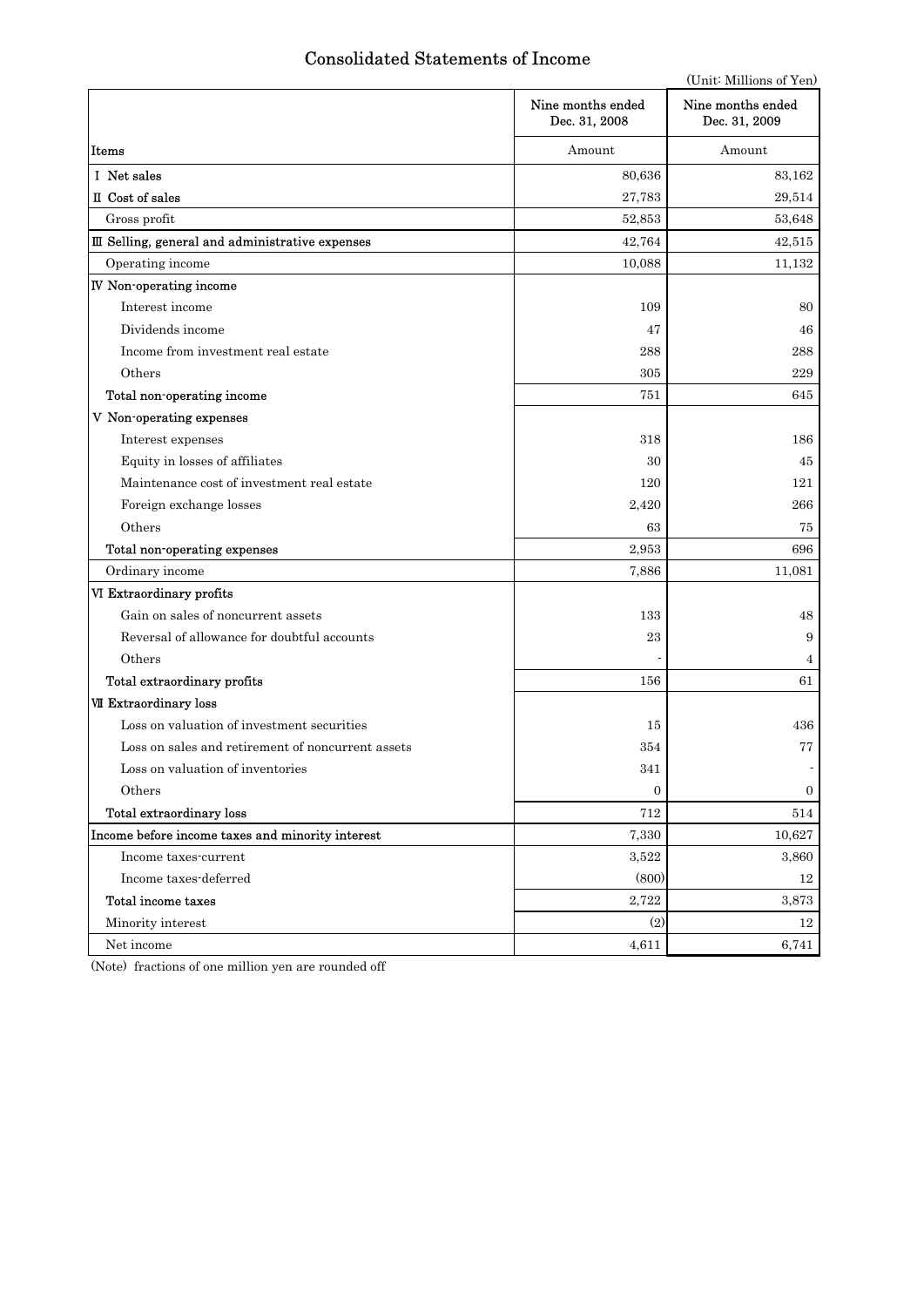## Consolidated Statements of Cash Flows

| Consolidated Statements of Cash Flows<br>(Unit: Millions of Yen) |                                    |                                    |  |  |  |  |  |
|------------------------------------------------------------------|------------------------------------|------------------------------------|--|--|--|--|--|
| Items                                                            | Nine months ended<br>Dec. 31, 2008 | Nine months ended<br>Dec. 31, 2009 |  |  |  |  |  |
| I Net cash provided by (used in) operating activities            |                                    |                                    |  |  |  |  |  |
| Income before income taxes                                       | 7,330                              | 10,627                             |  |  |  |  |  |
| Depreciation and amortization                                    | 5.551                              | 5.149                              |  |  |  |  |  |
| Decrease (increase) in notes and accounts receivable-trade       | 1,406                              | 4,203                              |  |  |  |  |  |
| Decrease (increase) in inventories                               | (3,958)                            | (1,620)                            |  |  |  |  |  |
| Increase (decrease) in notes and accounts payable-trade          | 2,384                              | (2,033)                            |  |  |  |  |  |
| Others                                                           | (53)                               | 124                                |  |  |  |  |  |
| Subtotal                                                         | 12,660                             | 16,450                             |  |  |  |  |  |
| Interest and dividends received                                  | 140                                | 110                                |  |  |  |  |  |
| Interest expenses paid                                           | (294)                              | (171)                              |  |  |  |  |  |
| Income taxes paid                                                | (5.045)                            | (2,830)                            |  |  |  |  |  |
| Net cash provided by (used in) operating activities              | 7,461                              | 13,560                             |  |  |  |  |  |
| II Net cash provided by (used in) investment activities          |                                    |                                    |  |  |  |  |  |
| Purchase of property, plant and equipment                        | (7, 977)                           | (2,786)                            |  |  |  |  |  |
| Purchase of intangible assets                                    | (986)                              | (1,622)                            |  |  |  |  |  |
| Others                                                           | (670)                              | 231                                |  |  |  |  |  |
| Net cash provided by (used in) investment activities             | (9.634)                            | (4.177)                            |  |  |  |  |  |
| III Net cash provided by (used in) financing activities          |                                    |                                    |  |  |  |  |  |
| Net increase (decrease) in short-term loans payable              | 10,725                             | (1,726)                            |  |  |  |  |  |
| Repayment of long-term loans payable                             | (44)                               | (49)                               |  |  |  |  |  |
| Cash dividends paid                                              | (2,658)                            | (2,609)                            |  |  |  |  |  |
| Others                                                           | (1, 712)                           | (1,037)                            |  |  |  |  |  |
| Net cash provided by (used in) financing activities              | 6,310                              | (5, 422)                           |  |  |  |  |  |
| IV Effect of exchange rate change on cash and cash equivalents   | (1.473)                            | (175)                              |  |  |  |  |  |
| V Net increase (decrease) in cash and cash equivalents           | 2.663                              | 3,785                              |  |  |  |  |  |
| VI Cash and cash equivalents at beginning of term                | 9.679                              | 9,410                              |  |  |  |  |  |
| VII Cash and cash equivalents at end of term                     | 12,342                             | 13,195                             |  |  |  |  |  |

(Note) fractions of one million yen are rounded off